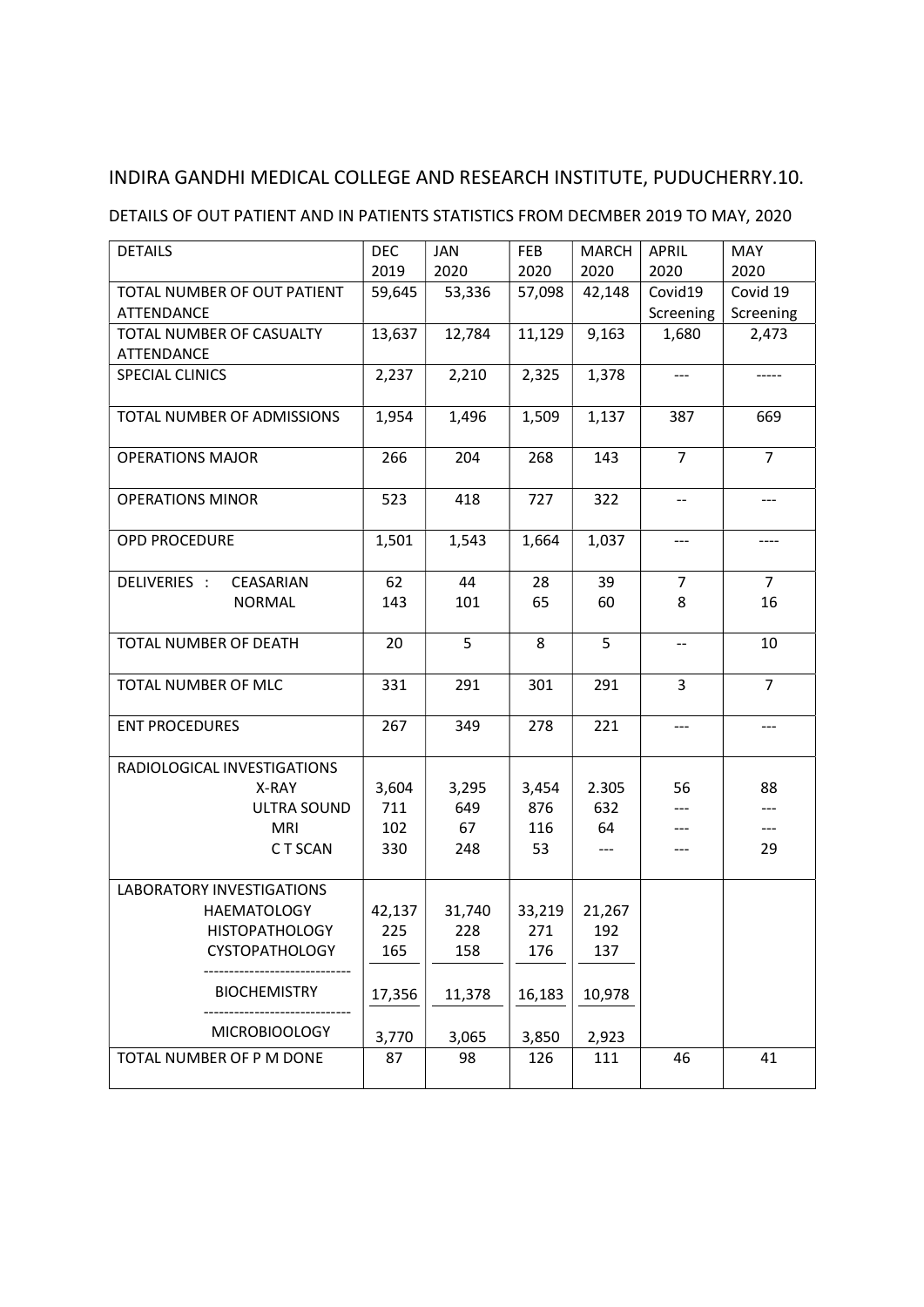#### DEPARTMENT WISE OUT PATIENT ATTENDANCE FROM DECEMBER 2019 to MAY 2020

## OUT PATIENT ATTENDANCE (DEPARTMENT WISE )

| DEPARTMENT                  | <b>DEC</b> | <b>JAN</b> | <b>FEB</b> | <b>MARCH</b> | <b>APRIL</b>                | <b>MAY</b>                             |
|-----------------------------|------------|------------|------------|--------------|-----------------------------|----------------------------------------|
|                             | 2019       | 2020       | 2020       | 2020         | 2020                        | 2020                                   |
| <b>MEDICINE</b>             | 10,494     | 8,833      | 9,637      | 7,768        | COVID-19<br><b>PATIENTS</b> | COVID <sub>19</sub><br><b>PATIENTS</b> |
| <b>SURGERY</b>              | 3,831      | 3,444      | 3,809      | 2,674        | SCREENED                    | SCREENED                               |
| <b>OBSTETRICS</b>           | 1,496      | 1,123      | 1,497      | 1,048        |                             |                                        |
| <b>GYNAECOLOGY</b>          | 1,928      | 1,824      | 2,307      | 1,367        |                             |                                        |
| <b>ORTHOPAEDICS</b>         | 5,874      | 5,317      | 5,882      | 4,007        |                             |                                        |
| <b>PAEDIATRICS</b>          | 2,943      | 2,437      | 2,858      | 1,987        |                             |                                        |
| <b>OPHTHALMOLOGOY</b>       | 2,325      | 2,142      | 2,633      | 1,678        |                             |                                        |
| ENT                         | 2,714      | 2,412      | 2,812      | 1,892        |                             |                                        |
| <b>DERMATOLOGY</b>          | 4,923      | 3,801      | 4,382      | 3,378        |                             |                                        |
| <b>RESPIRATORY MEDICINE</b> | 1,827      | 1,788      | 1,894      | 1,318        |                             |                                        |
| <b>PSYCHIATRY</b>           | 2,395      | 2,246      | 2,338      | 1,719        |                             |                                        |
| <b>DENTAL</b>               | 1,161      | 1,110      | 1,569      | 1,052        |                             |                                        |
| PHYSIOTHERAPY               | 1,860      | 1,865      | 2,026      | 1,719        |                             |                                        |
| SPECIAL CLINICS             | 2,237      | 2,210      | 2,325      | 1,378        |                             |                                        |
| <b>EMERGENCY (Casualty)</b> | 13,637     | 12,784     | 11,129     | 9,163        | 1,680                       | 2,473                                  |
| <b>TOTAL</b>                | 59,645     | 53,336     | 57,098     | 42,148       | 1,680                       | 2,473                                  |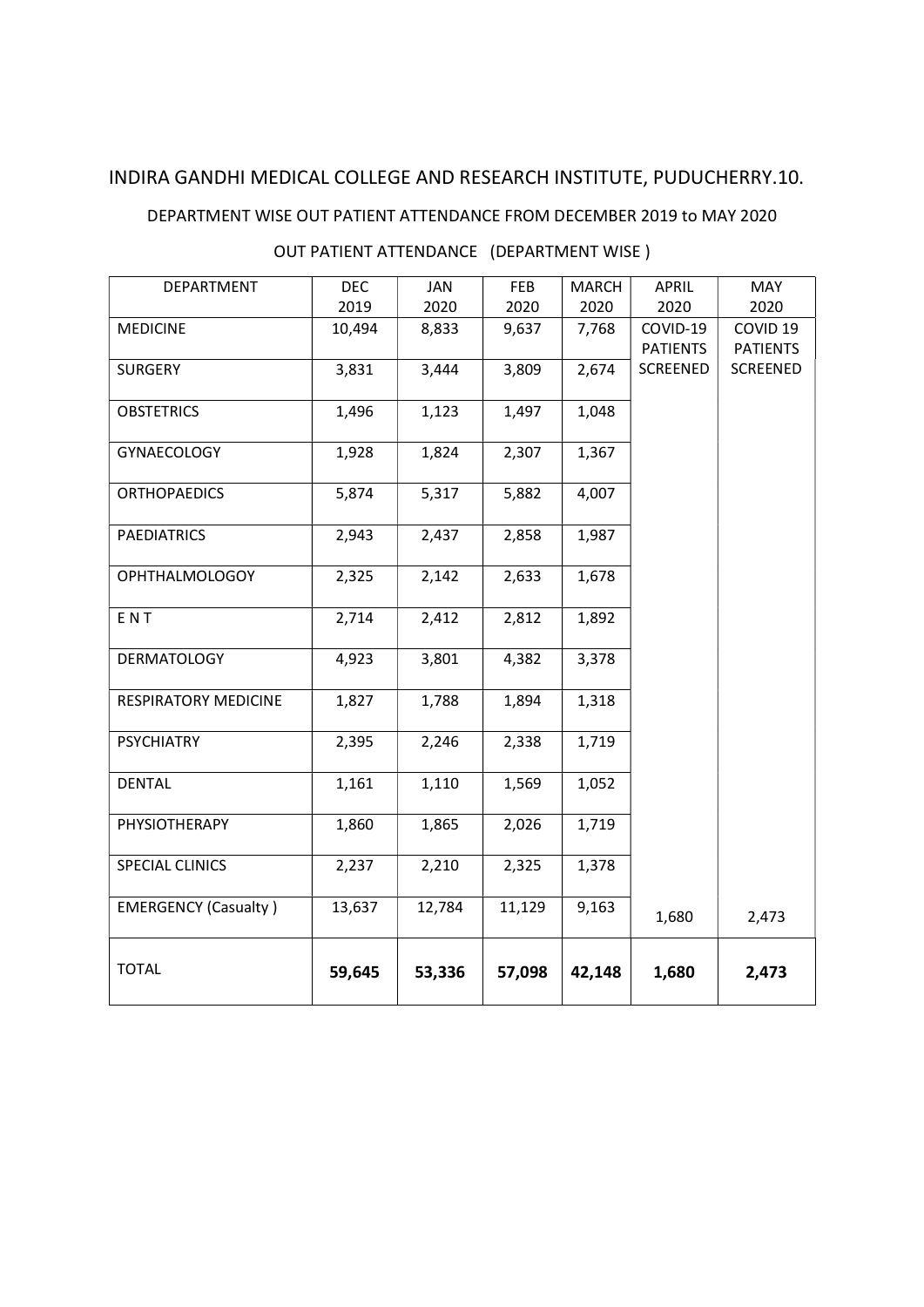#### DEPARTMENT WISE PATIENT ADMISSION DETAILS FROM DECEMBER 2019 to MAY 2020

| DEPARTMENT            | <b>DEC</b>     | JAN   | FEB            | <b>MARCH</b>   | <b>APRIL</b>                | <b>MAY</b>             |
|-----------------------|----------------|-------|----------------|----------------|-----------------------------|------------------------|
|                       | 2019           | 2020  | 2020           | 2020           | 2020                        | 2020                   |
| <b>MEDICINE</b>       | 574            | 455   | 499            | 236            | <b>NUMBER</b>               | <b>NUMBER</b>          |
|                       |                |       |                |                | OF                          | OF<br><b>SUSPECTED</b> |
| <b>SURGERY</b>        | 281            | 200   | 251            | 163            | <b>SUSPECTED</b><br>TO HAVE | TO HAVE                |
| <b>OBSTETRICS</b>     | 304            | 206   | 162            | 152            | COVID-19                    | COVID-19               |
|                       |                |       |                |                | AND                         | AND                    |
| GYNAECOLOGY           | 80             | 69    | 80             | 69             | ADMITTED                    | ADMITTED               |
|                       |                |       |                |                |                             |                        |
| <b>ORTHOPAEDICS</b>   | 198            | 146   | 123            | 111            |                             |                        |
| <b>PAEDIATRICS</b>    | 158            | 131   | 136            | 161            |                             |                        |
|                       |                |       |                |                |                             |                        |
| <b>OPHTHALMOLOGOY</b> | 19             | 17    | 35             | 46             |                             |                        |
|                       |                |       |                |                |                             |                        |
| ENT                   | 33             | 33    | 20             | 17             |                             |                        |
| <b>DERMATOLOGY</b>    | 26             | 24    | 36             | 17             |                             |                        |
|                       |                |       |                |                |                             |                        |
| RESPIRATORY MEDICINE  | 49             | 48    | 51             | 39             |                             |                        |
|                       |                |       |                |                |                             |                        |
| <b>PSYCHIATRY</b>     | 27             | 24    | 21             | 24             |                             |                        |
| <b>DENTAL</b>         | $\overline{2}$ |       | $\overline{2}$ | $\overline{3}$ |                             |                        |
|                       |                |       |                |                |                             |                        |
| <b>NEW BORN</b>       | 203            | 143   | 93             | 99             |                             |                        |
|                       |                |       |                |                | 387                         | 699                    |
| <b>TOTAL</b>          | 1,954          | 1,496 | 1,509          | 1,137          |                             |                        |
|                       |                |       |                |                |                             |                        |
|                       |                |       |                |                |                             |                        |
|                       |                |       |                |                |                             |                        |
|                       |                |       |                |                |                             |                        |
|                       |                |       |                |                |                             |                        |

### IN PATIENT ADMISSIONS DETAILS (DEPARTMENT WISE )